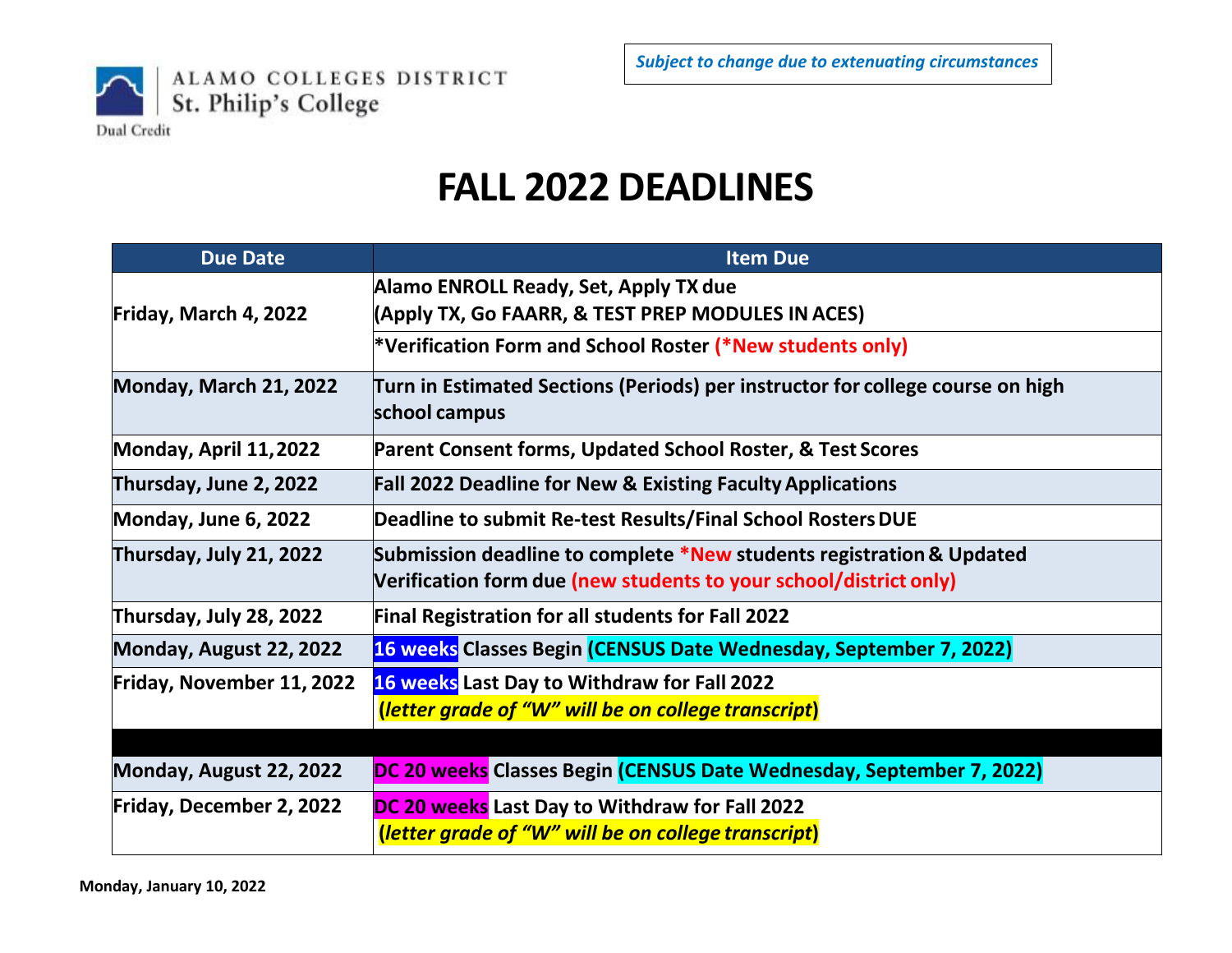

## **SPRING 2023 DEADLINES**

| <b>Due Date</b>            | <b>Item Due</b>                                                                                                                                       |
|----------------------------|-------------------------------------------------------------------------------------------------------------------------------------------------------|
| Friday, September 9, 2022  | Turn in Sections (Periods) per instructor for college course on high school campus                                                                    |
| Friday, September 30, 2022 | Spring 2023 Deadline for New & Existing Faculty Applications                                                                                          |
| Friday, October 14, 2022   | Alamo ENROLL Ready, Set, Apply TX due<br>(Apply TX, Go FAARR, & TEST PREP MODULES IN ACES)<br><b>Apply Texas for Spring 2023 opens September 15th</b> |
| Friday, October 21, 2022   | *Verification Form and School Roster (*New students only)                                                                                             |
| Friday, November 4, 2022   | Parent Consent forms, Updated School Roster, & Test Scores                                                                                            |
| Friday, December 16, 2022  | Submission deadline to complete *New students' registration & Updated<br>Verification form due (new students to your school/district only)            |
| Monday, January 2, 2023    | Deadline to submit Re-test Results/Final School Rosters DUE                                                                                           |
| Friday, January 6, 2023    | <b>Final Registration for all students for Spring 2023</b>                                                                                            |
| Tuesday, January 17, 2023  | 16 weeks Classes Begin (CENSUS Date Wednesday, February 1, 2023)                                                                                      |
| Monday, April 17, 2023     | <b>16 weeks</b> Last Day to Withdraw for Spring 2023<br>(letter grade of "W" will be on college transcript)                                           |
| Tuesday, January 17, 2023  | DC 20 weeks Classes Begin (CENSUS Date Wednesday, February 1, 2023)                                                                                   |
| <b>Friday, May 5, 2023</b> | DC 20 weeks Last Day to Withdraw for Spring 2023<br>(letter grade of "W" will be on college transcript)                                               |